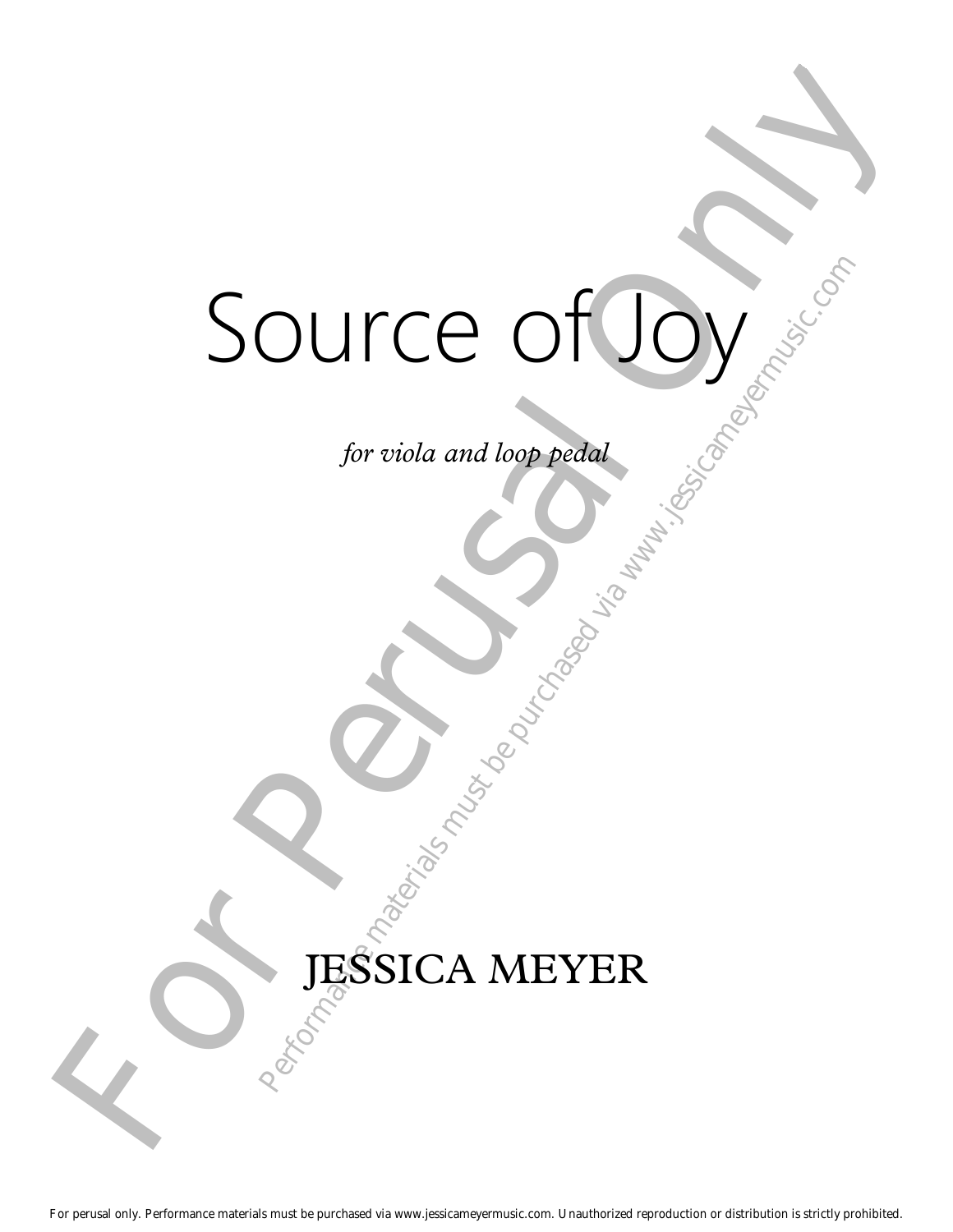# Source of Joy

*for viola and loop pedal*

**3'30"**

### **PROGRAM NOTE**

Performance materials must be purchased via www.jessicameyermusic.com **SOUIT CE OF JOY**<br>
for violat and loop pedal<br>
3330"<br>
FOGEAM NOTE Was you think of the sole the violation plays in typical changes in control in the sole of the violation of the sole of the control in the sole of the sole When you think of the role the violist plays in typical classical repertoire, usually you think of lamenting melodies, throaty melodramatic outbursts, or patterns that help hold the ensemble together. After writing this piece, I realized that the sounds I used were quite the opposite from what is expected of a violist. Here we have high, soaring, groovy, and virtuosically powerful sounds.

I wrote this piece after finally embracing the fact that I am indeed a composer, and thought that perhaps this was a fitting metaphor for life - because sometimes you have to go beyond what is expected of you to find your own source of joy...and it is never too late to do that,  $\mathbb C$ 

### **INSTRUCTIONS**

- This piece was written with a Boss Loop Station RC-20XL Phrase Recorder and a DPA 4099V Clip Microphone. However, the piece could be performed on any loop pedal that can start and stop playback, and loop an 8 beat phrase.

-The mic should amplify the natural resonance of the viola (I don't think stick-on contact mics would work, but feel free to try them). We want to be able to capture the more fragile and wispy sul tasto sounds.

 - To record, press the left pedal down. When you press it again, whatever you just played will have been recorded by the machine, for the exact length of time between pedal presses, and will start to repeat over and over again. Repeat the process to add layers. Each new layer of material is marked by a rehearsal #.

- Once you set the first loop and establish the initial tempo and duration, you could technically hit the pedal at any time to enter in new material (as long as you are lining up the new material with what you are hearing through the playback).

- To stop the playback, touch the right pedal. To clear all the sounds from the memory bank, hold the right pedal down for a few seconds to erase.

- When it is marked "solo" it means that you are not recording and are just playing along with the loops.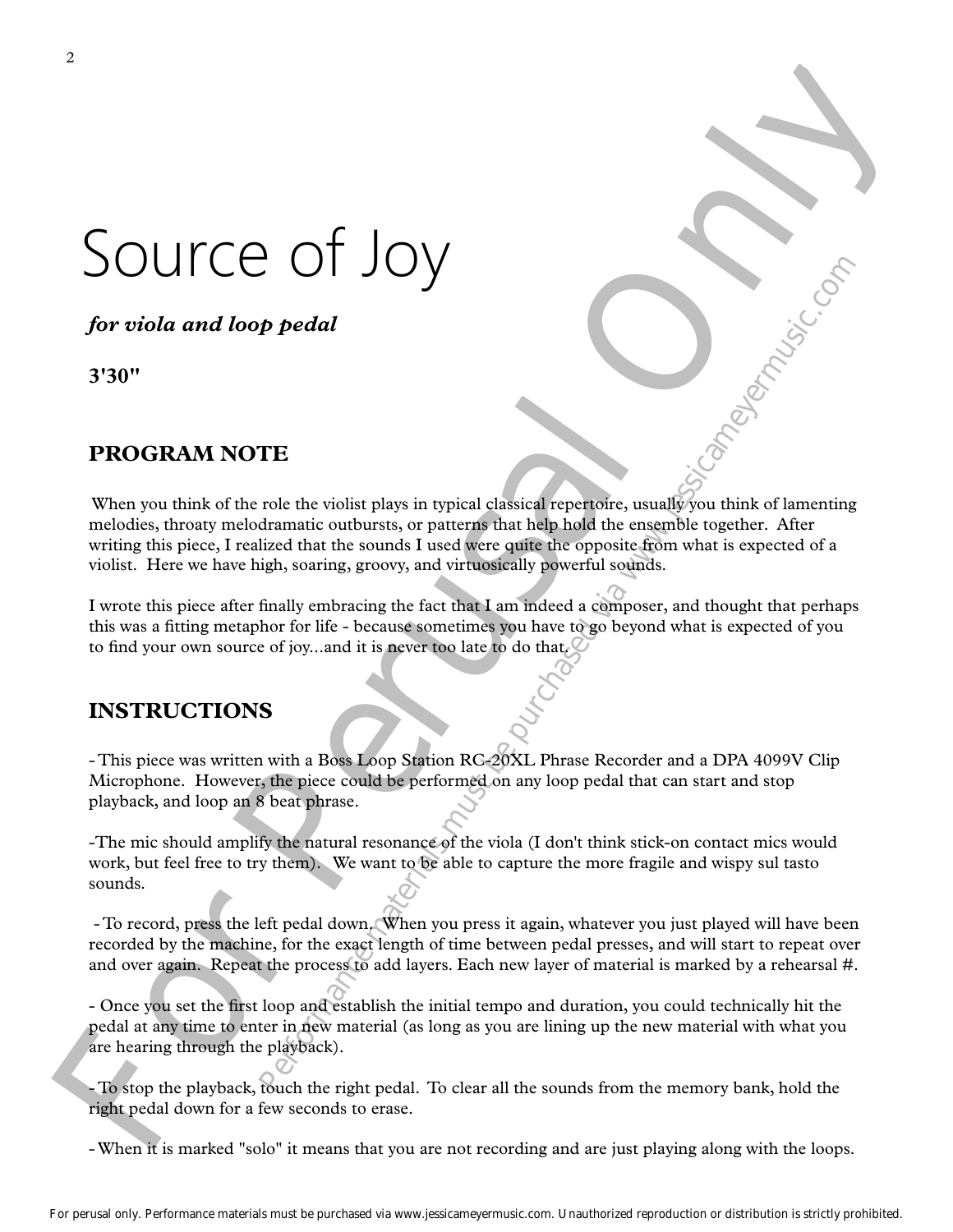For every rehearsal #, press the record pedal. When it says solo, stop recording to play solo over the loops.

## Source of Joy

*for viola and loop pedal*

 $\sqrt{ } = 96$ 

JESSICA MEYER



©2014 JMM Publishing (BMI). All rights reserved.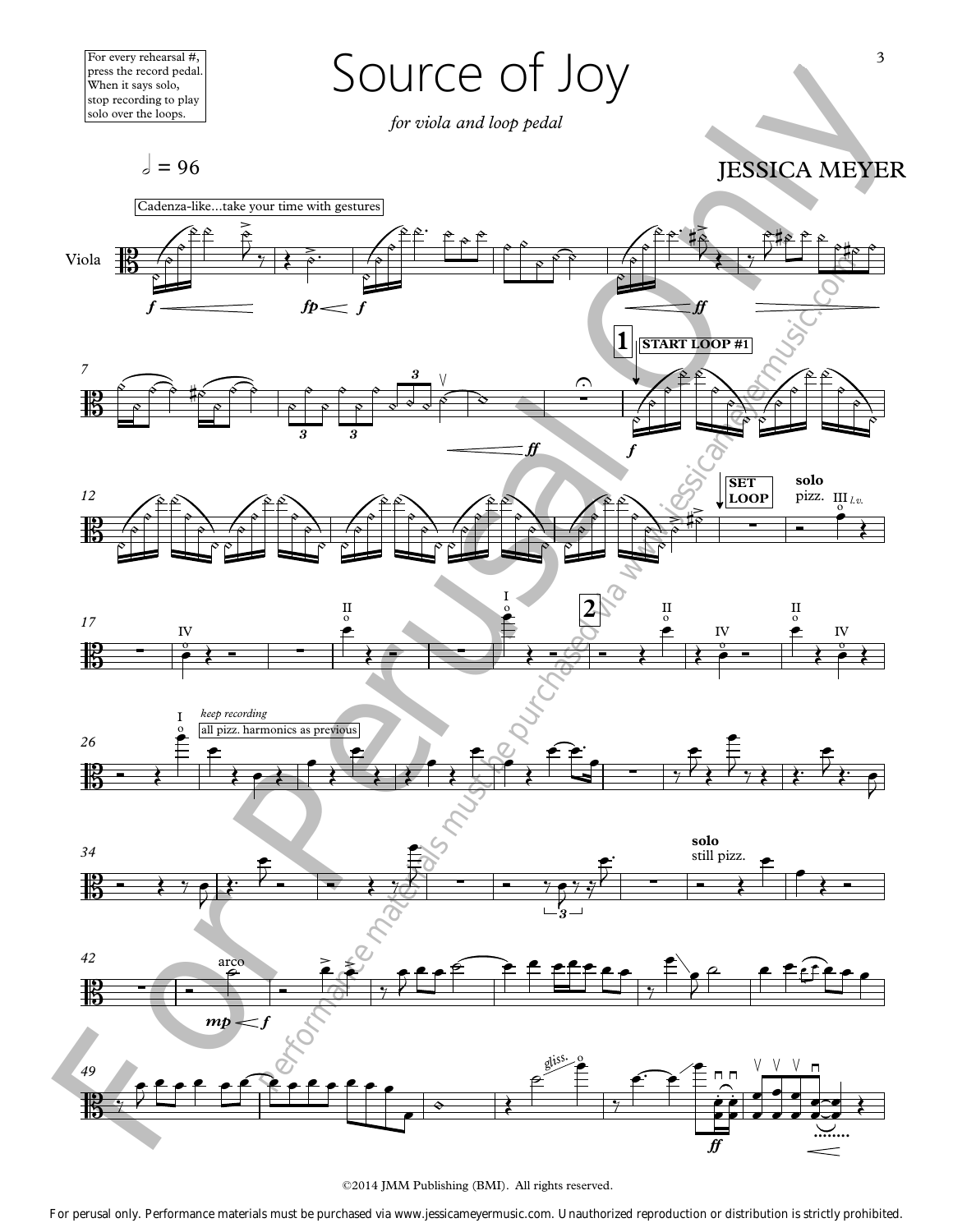



For perusal only. Performance materials must be purchased via www.jessicameyermusic.com. Unauthorized reproduction or distribution is strictly prohibited.

4